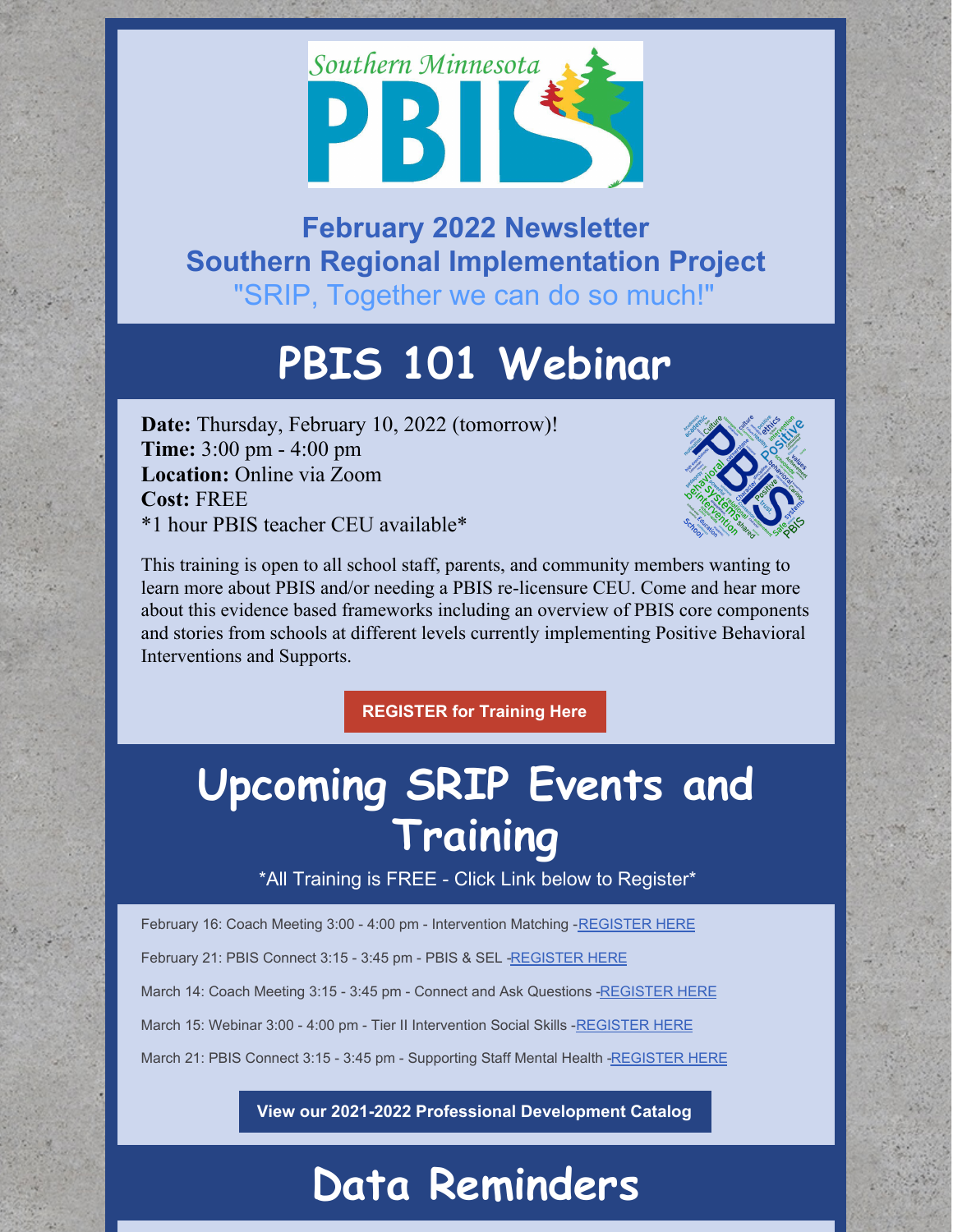

### **Want Assistance?**

Do you want help with answering these questions?

Do you want SRIP to facilitate your TFI?

Do you want help with organizing your teams data calendar?

We are here to help you on your time, and at no cost!

**Want Assistance? Please Contact: Liz Deen at 507-529-7531 or liz.deen@swwc.org**

**"Always look for the smallest change that will produce the largest effect"** *-Horner 2012*

#### **Data Analyst - February To Do List:**

**Look at your school-wide data - go from general to specific: Write precision statements in order to engage in targeted problem solving with your team:**

- **Avoid this**, "There are too many referrals at lunch" or "The cafeteria is out of control."
- **Instead say this**, "There are 25% more office discipline referrals for aggression in the cafeteria this month than last year in February. These are most likely to occur during first lunch, with 15 eighth grade students, and the aggression is related to getting access to the new lunch line options.
- **With the specific information of** What? When? Where? Who? and Why? teams can write a precision problem statement, set a measurable goal, develop comprehensive solutions and action plans to support students.

**[Learn](https://pbismn.org/school-teams/problem-solving.php#:~:text=Precision problem%2Dsolving is the,deep into your PBIS data.&text=Precision data also helps us,that needs to be solved.) More Here**

### **EMAIL REGIONAL [COORDINATOR](mailto:liz.deen@swwc.org) FOR GUIDANCE AND SUPPORT**

# **Coaches Checklist**

### **Coach February To Do List:**

- **Tweak recognitions, acknowledgements to keep PBIS exciting.** Are there some celebrations built in to the spring calendar? If not, what could be built in to recognize the great things happening in your school? How can students and staff be [acknowledged](https://www.classcraft.com/blog/pbis-celebration-ideas/) and celebrated? Here are some PBIS celebration ideas to explore.
- **Relook at your Matrix.** If you haven't re-taught it to staff and students yet after the new year, schedule time to do that especially after a long break, like spring break. Does your team want feedback and ideas about the matrix? Consider using a [feedback](https://docs.google.com/document/d/1gNnMJFllWviCtz4dIvE1oixBwCQW05JYdsHc-hpFCkg/edit?usp=sharing) tool like 3-2-1 with your staff.!
- **Consider conducting walkthroughs in classrooms or other areas of your school.** Look for traffic flow and adequate and active supervision. How are you doing? Is there more training or guidance needed for staff? students? Spend time in classrooms and gather ideas for your team to



**February Coach Meeting** Date: February 16, 2022 Time: 3:00 - 4:00 pm Location: Online

This meeting will explore function based interventions and intervention matching. It will briefly explore classroom interventions and interventions appropriate at advanced tiers.

> **Click Here to [REGISTER](https://socrates.zoom.us/meeting/register/tJMqc-qqqjkvHdOiL2FgaJRJzeeJL2s5KjLq)**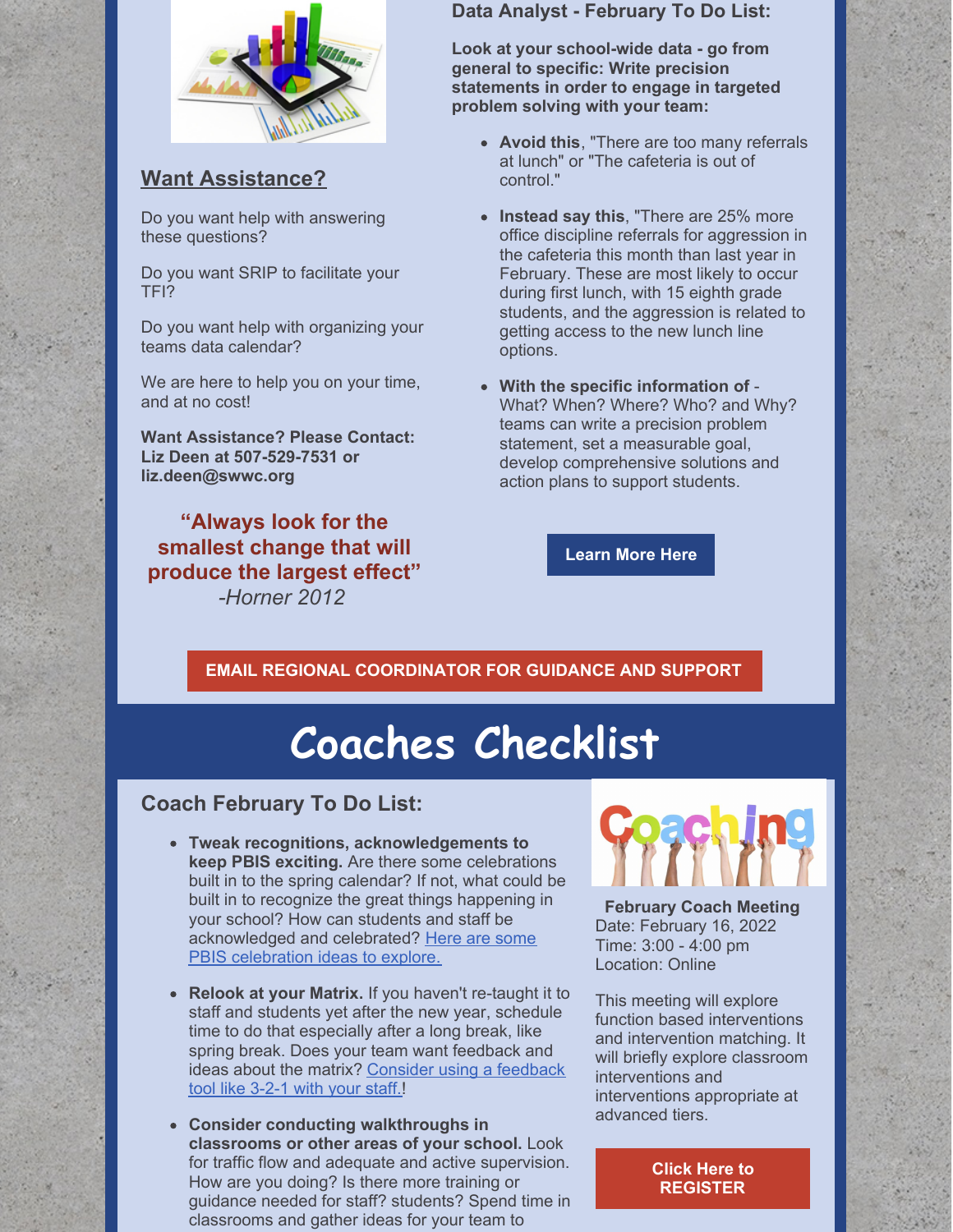discuss to increase positive interactions in all school settings. Check out these Classroom Data and [Walkthrough](https://nepbis.org/wp-content/uploads/2018/06/7r_classroom_management_selfassessment.pdf) tools: 7R Classroom [Management](https://nepbis.org/wp-content/uploads/2018/11/2d.-PCBS-Systems-Self-Assessment_0.docx) Self Assessment, 2D PCBS Systems Self Assessment, Classroom [Management](https://nepbis.org/wp-content/uploads/2020/06/CMOT-5.1.20.pdf) [Observation](https://www.pbis.org/resource/pbis-technical-guide-on-classroom-data) Tool, and Classroom Supports Data Guide.

### **Want Assistance?**

Do you want help with answering PBIS questions?

**Please Contact: Liz Deen at 507-529-7531 or liz.deen@swwc.org**

# **PBIS Connect - Interconnected Systems**

**from Rachel Cox Raverty, MSW, BSSW, LGSW**

#### **PBIS Connect: Integrated Systems SEL**

Try a few of these classroom strategies to promote relationship skills, a core competency of SEL!

#### **"Make New Friends" Bingo**

"Make New Friends" Bingo is a fun and interactive game for developing social skills, particularly verbal and nonverbal communication. You can play it at the beginning of the school year or anytime you want to have a get-to-know-you activity in class.

To play, make a bingo card with generic traits in each box, like "I have a pet" or "I was born in the summertime." Have your students try to find a different person for each square until they get five in a row. Then, ask each student to share something interesting about themselves that correlates to a box with the class.

#### **Team Puzzle Game**

Put students into teams of three to five and give each one a jigsaw puzzle to put together. Instruct them that to complete the puzzle, they need to work together as a group. For an added challenge that encourages teamwork, try giving your students a time limit for completing the puzzle.

When students work together, even younger grades can put together complex puzzles. Your students will be amazed by how much they can get done with a little collaboration!

#### **Conflict Resolution Read-Along**

Helping children resolve conflicts teaches them skills that will benefit them for the rest of their lives. And, thanks to the timeless lessons they teach, fairy tale read-alongs can help your class get a discussion on conflict resolution skills going. Choose a beloved fairy tale to read as a class, like Goldilocks and the Three Bears or Little Red Riding Hood. As you read the story to your students, ask them the following questions:

- What is this story's main conflict?
- What do the main characters want to happen?
- How can the characters work together to make everyone happy?

Then, turn the discussion to recent conflicts students have had in their life. Have your children share about times when, like the fairy tale characters, they felt conflict with another person. Ask them how they worked with that person to make the situation better, as well as any advice they have to share with the class.

[\(https://www.waterford.org/education/15-activities-for-teaching](https://www.waterford.org/education/15-activities-for-teaching-casel-core-competencies/)casel-core-competencies/).



#### **PBIS Connect - Integrated Systems PBIS & Social Emotional Learning (SEL)**

This meeting will explore practical ways to integrate SEL into your classroom to support your PBIS classroom systems.

#### **Target Audience:**

Any PBIS team member interested in learning simple ideas to support students.

**Date:** February 21, 2022

**Time:** 3:15 pm - 3:45 pm

**Location:** Online

#### **COST:** FREE

**CEU's:** Teacher available

> **[REGISTER](https://socrates.zoom.us/meeting/register/tJUuc-6hrDIoE92Nlftb2OuJ9yWEUaPp6Hhj) HERE**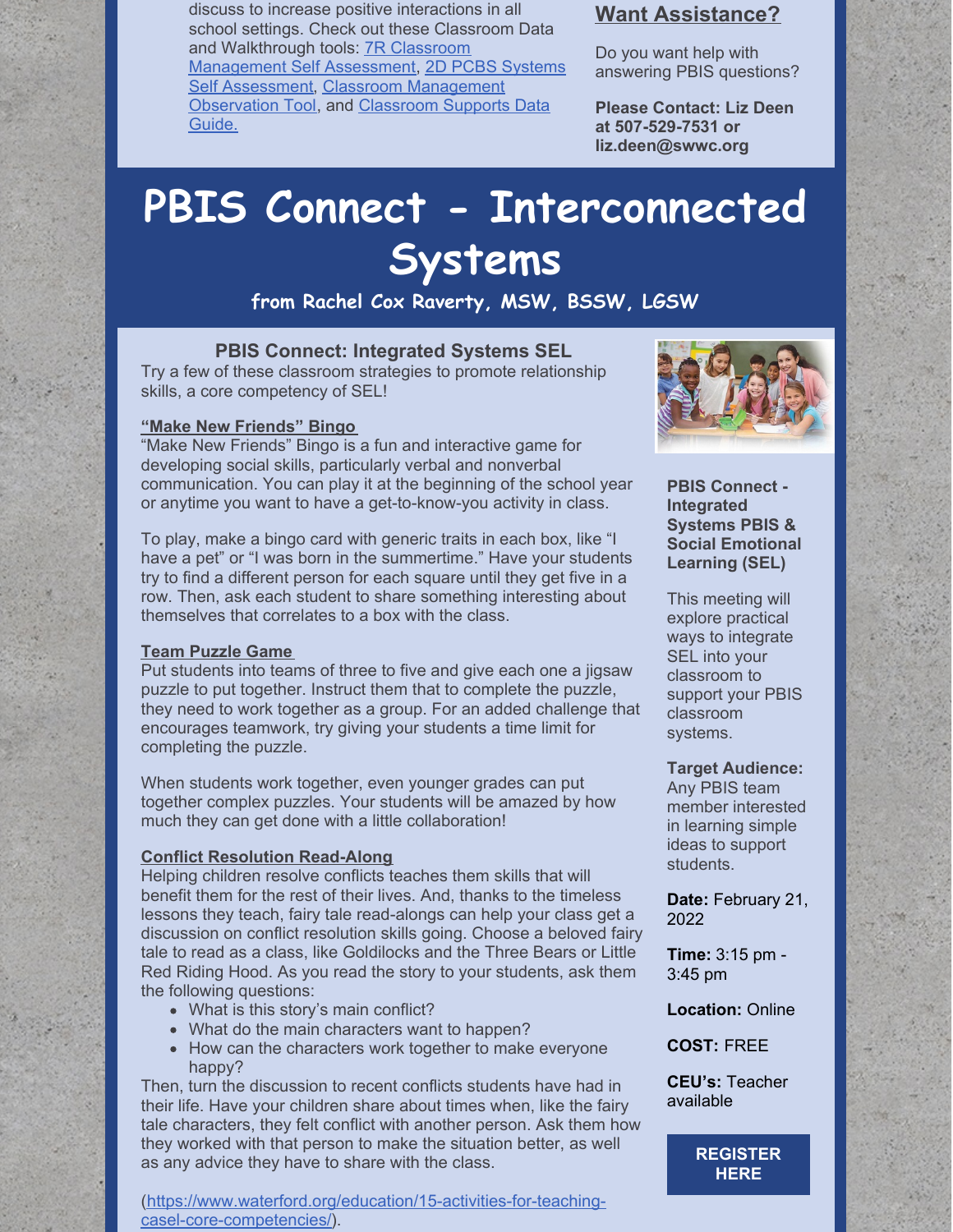## **2022 Summer Institute - Feedback Wanted**

## **Save the Date for 2022 Summer Institute**

Date: June 15th & 16th Location: Online



PBIS Summer Institute is an annual FREE PBIS conference in Minnesota where researchers and practitioners from across the state share current PBIS implementation and sustainability practices. Mark your calendar to join this great opportunity to learn from others.

**Click Here for [Summer](https://survey.alchemer.com/s3/6662591/2022-PBIS-Virtual-Summer-Institute-Interest-Survey) Institute - Interest Survey**

**View Last Year's [Presentations](https://pbismn.org/summer-institute/)**

## **PBIS Sustaining Exemplar Schools & Districts Applications are accepted through April 8, 2022**

#### **2021-2022 Sustaining Exemplar Recognition**

Minnesota schools and districts are invited to apply for the Positive Behavioral Interventions and Supports (PBIS) Sustaining Exemplar Recognition.

To be identified as a Sustaining Exemplar School, teams need to demonstrate continued implementation of SW-PBIS with fidelity. In the application, schools document the work of their leadership team, a data system measuring effort, fidelity and outcome data, a system of data analysis and action planning, sustainability efforts, and giving back at the local, state or national level.

Listen to 2020 PBIS **[Exemplar](https://flipgrid.com/27912724)** School Stories

Listen to 2021 PBIS **[Exemplar](https://flipgrid.com/85b82b1e)** School Stories

Do you want help with measuring fidelity? Contact SRIP today!



**Minnesota PBIS Sustaining Exemplar Recognition**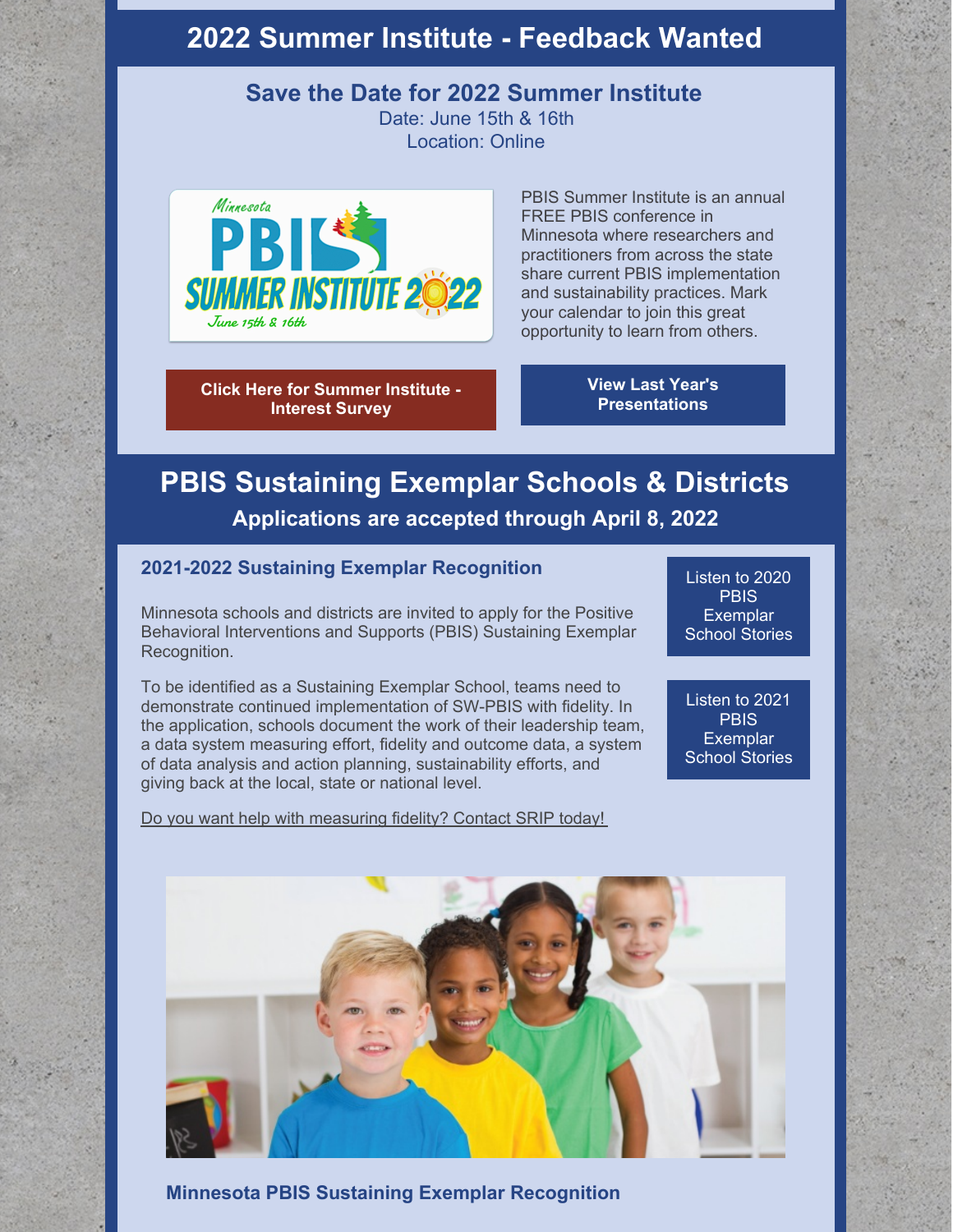Minnesota schools and districts are invited each year to apply for Positive Behavioral Interventions and Supports (PBIS) Sustaining Exemplar Recognition. The purpose of Minnesota PBIS Sustaining Exemplar Recognition is to identify and recognize...

[Read](http://pbismn.org/statewide/sustaining-exemplar-schools.php) more pbismn.org

# **Microaggressions: What's the Big Deal & What Do I Do About Them?** [www.pbisapps.org](http://www.pbisapps.org)



### **PBISApps | Teach By Design-Microaggressions: What's the...**

In last month's Expert Instruction: The Teach by Design Podcast , we spoke with Dr. Felicia Singleton and Marcus Jackson about the panel discussions they hosted to uplift student voices in their region. During the Young, Gifted, and Black student ...

[Read](https://www.pbisapps.org/articles/microaggressions-whats-the-big-deal-and-what-do-i-do-about-them) more www.pbisapps.org

## **Cohort 18 PBIS Team Training - Applications are being Accepted!**

It is that time again! If you are not a PBIS school, you know a school who could benefit from implementing this evidence based frameworks, or your PBIS team needs comprehensive PBIS training to enhance programming, please consider applying to be part of PBIS Tier I team cohort training. Training is free to school teams and provided in southern Minnesota.

PBIS is widespread throughout the state and is well represented in our region. PBIS is about building a positive culture



**Cohort 18 Applications are Now Available!**